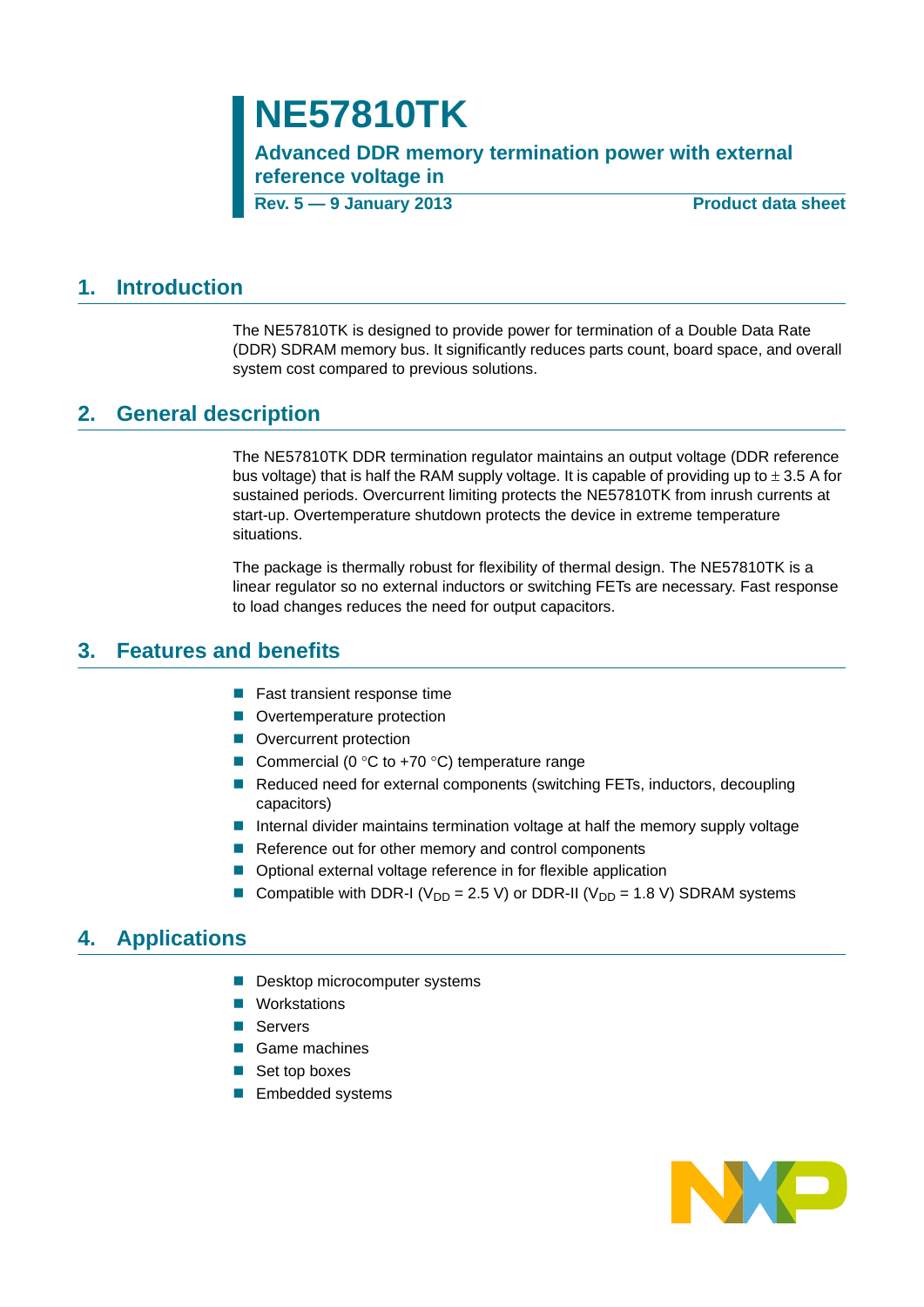Digital video recorders

### <span id="page-1-2"></span>**5. Ordering information**

#### <span id="page-1-1"></span>**Table 1. Ordering information**

| Type number | Package             |                                                                                                                              |           |  |  |  |
|-------------|---------------------|------------------------------------------------------------------------------------------------------------------------------|-----------|--|--|--|
|             | <b>Name</b>         | <b>Description</b>                                                                                                           | Version   |  |  |  |
| NE57810TK   | HVSON <sub>10</sub> | plastic thermal enhanced very thin small outline package; no leads;<br>10 terminals; body 10 $\times$ 10 mm $\times$ 0.85 mm | SOT1325-1 |  |  |  |

# <span id="page-1-3"></span>**6. Functional diagram**

<span id="page-1-0"></span>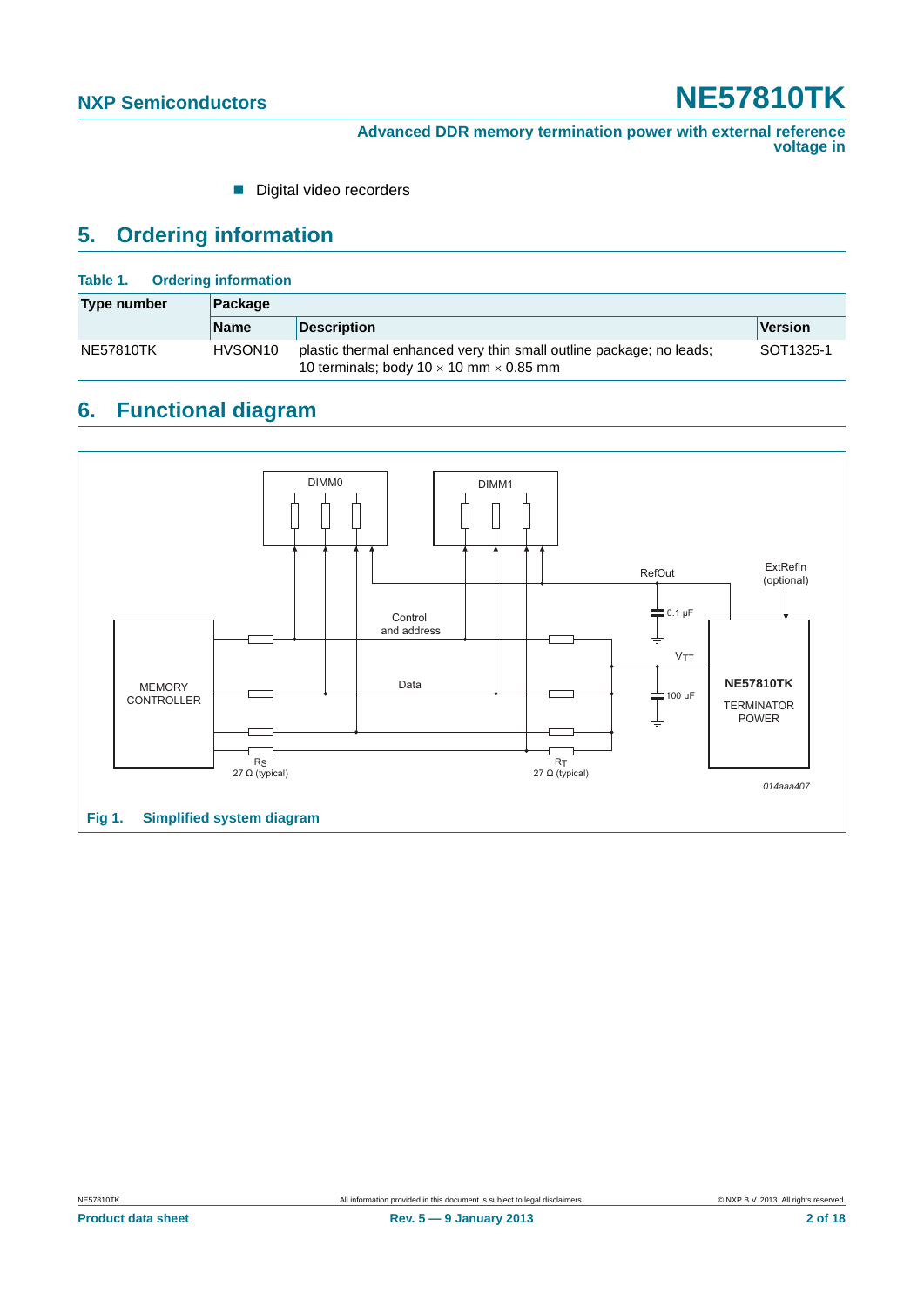## <span id="page-2-2"></span><span id="page-2-1"></span>**7. Pinning information**

### **7.1 Pinning**



### <span id="page-2-3"></span>**7.2 Pin description**

| Pin<br>1<br>2<br>3 | <b>Description</b><br>regulated termination voltage<br>power supply |
|--------------------|---------------------------------------------------------------------|
|                    |                                                                     |
|                    |                                                                     |
|                    |                                                                     |
|                    | circuit ground <sup>[1]</sup>                                       |
| 4                  | external reference voltage in                                       |
| 5                  | reference voltage out                                               |
| 6                  | ground                                                              |
| 7                  | ground                                                              |
| 8                  | ground                                                              |
| 9                  | ground                                                              |
| 10                 | ground                                                              |
| .                  |                                                                     |

<span id="page-2-0"></span>[1] The thermal pad on the rear of the device (shown by dotted outline) is connected electrically to  $V_{SS}$ internally and provides enhancement to thermal conductivity. It should not be used as the primary connection to ground as device specifications indicate the use of the  $V_{SS}$  pin for this purpose.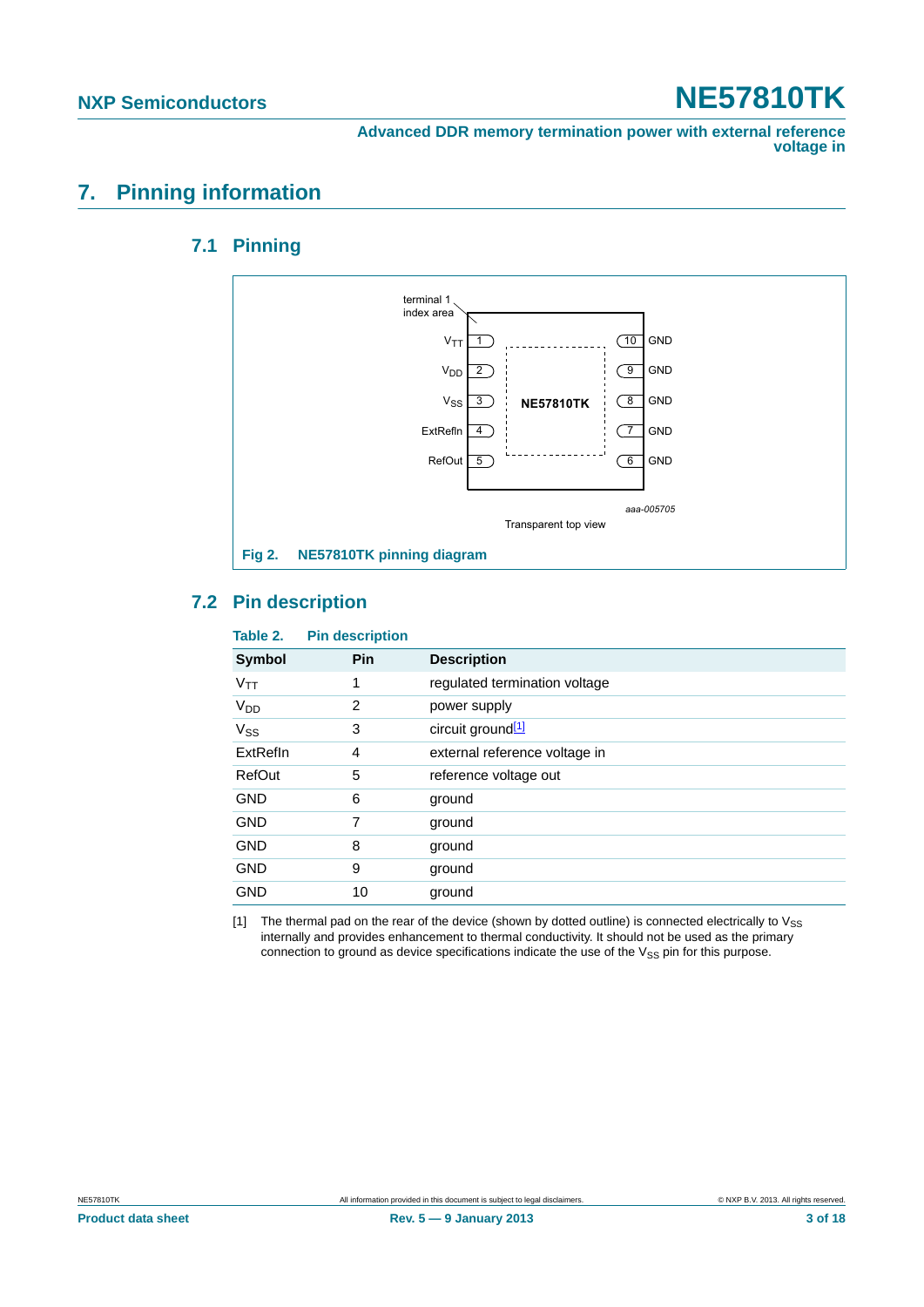### <span id="page-3-1"></span>**8. Application design-in information**

The NE57810TK can be used in a variety of DDR memory configurations. Its small footprint, fast transient response and reduced need for large bulk output capacitance, makes it highly adaptable. Some of examples methods of use are described in the following sections.

### <span id="page-3-2"></span>**8.1 Normal operating mode (** $V_{TT} = V_{DDR}/2$ **)**

The most common implementation of a DDR terminator regulator using the NE57810TK is shown in [Figure 3.](#page-3-0) The NE57810TK has an internal resistor divider between the  $V_{DD}$  (pin 2) and  $V_{SS}$  (pin 3) pins which maintains the output voltage,  $V_{TT}$ , at  $V_{DD}/2$ .

Typically, the  $V_{DD}$  voltage is the DDR RAM supply voltage, which can range from 1.8 V to 2.5 V. The center node of this resistor divider is connected to ExtRefIn (pin 4). This node acts as the reference for the  $V_{TT}$  output voltage and the buffered RefOut signal (pin 5).

If the ExtRefIn pin is not connected to other voltage sources, two small bypass capacitors (0.01  $\mu$ F) should be placed between the ExtRefIn pin and the V<sub>SS</sub> and V<sub>DD</sub> pins to improve the terminator's noise performance. These two capacitors improve enable the terminator to better track any variations in the memory  $V_{DD}$  voltage. This method can be seen in [Figure 3.](#page-3-0)



<span id="page-3-0"></span>There are two components to the memory signal load: a high frequency component caused by the 266 MHz plus speed of the address, data and control buses, and a low frequency component caused by the time-average skew of all of the bus states away from an equal number of 1s and 0s. Electrolytic and tantalum capacitors show inductance at the high frequencies, so two types of capacitors are required for output filtering.

A very good, low ESR bulk electrolytic capacitor of no less than  $470 \mu F$  should be placed next to the terminator which, in turn, should be placed as close as possible to the memory array. Multiple high frequency ceramic filter capacitors are also needed for high speed transient filtering and output stability. These capacitors may be from  $V_{TT}$  to  $V_{SS}$  (shown in the diagrams) or one half from  $V_{TT}$  to  $V_{DD}$  and the other half from  $V_{TT}$  to  $V_{SS}$  so the output will better track any variations in the  $V_{DD}$  voltage.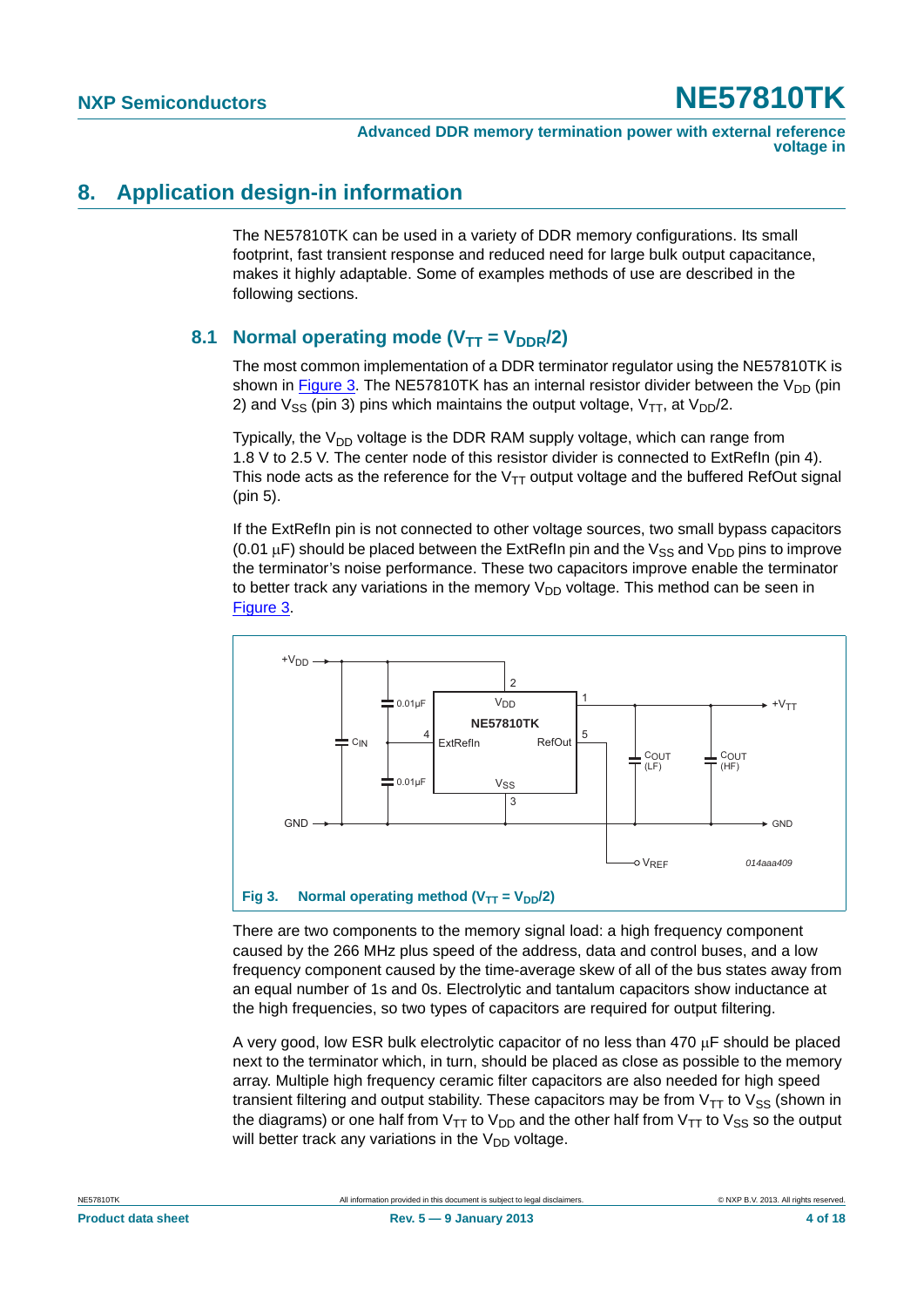For different memory sizes, the values of the recommended output filter capacitances will change. For a 256 MB memory space, for example, approximately 100  $\mu$ F of ceramic surface mount chip capacitors should be evenly distributed across the physical memory layout. Depending upon the PCB noise environment, this can be 10 pieces of 10  $\mu$ F, 20 pieces of  $5 \mu F$ , and so on.

### <span id="page-4-1"></span>**8.2 Externally programmed V<sub>TT</sub> output voltage**

The NE57810TK enables use of an external reference voltage to set its  $V_{TT}$  output voltage. This pin (ExtRefIn pin 4) is used for applications where the  $V_{TT}$  voltage is not  $V_{DD}$ divided by 2. This allows  $V_{TT}$  voltage and current to be drawn from a power supply bus that is not the DDR RAM supply voltage. This has some advantages when you are attempting to better match the power being drawn from the outputs emerging from the main system power supply. This can be seen in [Figure 4.](#page-4-0)

The internal reference voltage is set by two matched 100 k $\Omega$  resistors connected in a resistor divider between the  $V_{DD}$  and  $V_{SS}$  pins of the NE57810TK



### <span id="page-4-2"></span><span id="page-4-0"></span>**8.3 Cascading the NE57810TK**

For high-performance computer systems, sometimes memory banks are driven 180 degrees out of phase with one another in such a way that the apparent access time is halved (even and odd memory addresses). To do this, NXP recommends that two NE57810TKs are used, one to terminate each memory bank.

Cascading NE57810TK terminators offers two advantages, it improves the system noise performance by bringing the memory SIMMs closer to the terminator, and it distributes any heat generated by the terminator system. By using the RefOut pin from one NE57810TK to the ExtRefIn pin for the other NE57810TK(s) used in the system, one can always guarantee that the  $V_{TT}$  voltages are identical.

Because of the very tight output voltage regulation of the NE57810TK, the  $V_{TT}$  outputs should never be wired together. This is because the terminators would 'fight' one another if their output were different by only a few millivolts. This method can be used in either the normal operating mode and the externally programmed operating mode. This method of use can be seen in [Figure 5](#page-5-0).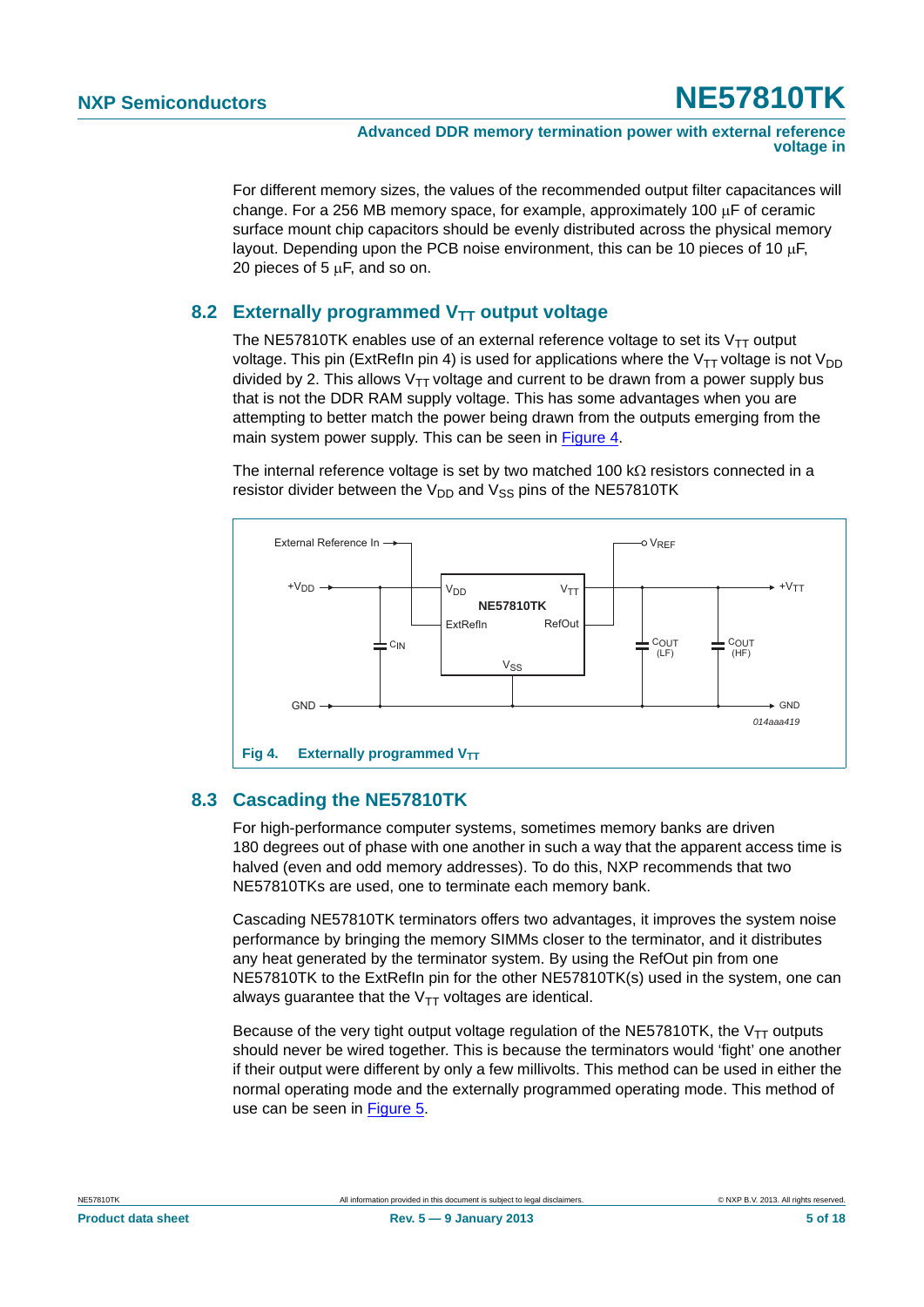**Advanced DDR memory termination power with external reference voltage in**



### <span id="page-5-1"></span><span id="page-5-0"></span>**9. Technical description**

The NE57810TK supplies power to the DDR memory bus termination resistors at nominally half the voltage supplied to the memory ICs or DIMMs. DDR memory output drivers source and sink current into and out of their outputs.

A typical DDR memory system is seen in [Figure 1](#page-1-0). Each input/output pin on the bus has a series 20  $\Omega$  resistor connected to it. The bus is terminated to the DDR terminator through a 27  $\Omega$  to 50  $\Omega$  resistance. The memory system then requires current from the V<sub>TT</sub> terminator bus only when the instantaneous values of the aggregate bus state are not equal amounts of 1s and 0s.

When memory bus speeds are in the 200 MHz to 300 MHz region, the period of any single bus state is extremely small. This permits the DDR bus termination regulator to be a linear power operational amplifier that can source and sink current instantly to the DDR bus from the  $V_{DD}$  supply voltage.

[Figure 7](#page-6-0) models the  $V_{TT}$  loading condition of each bus line equivalent circuit during operation and with terminating resistors.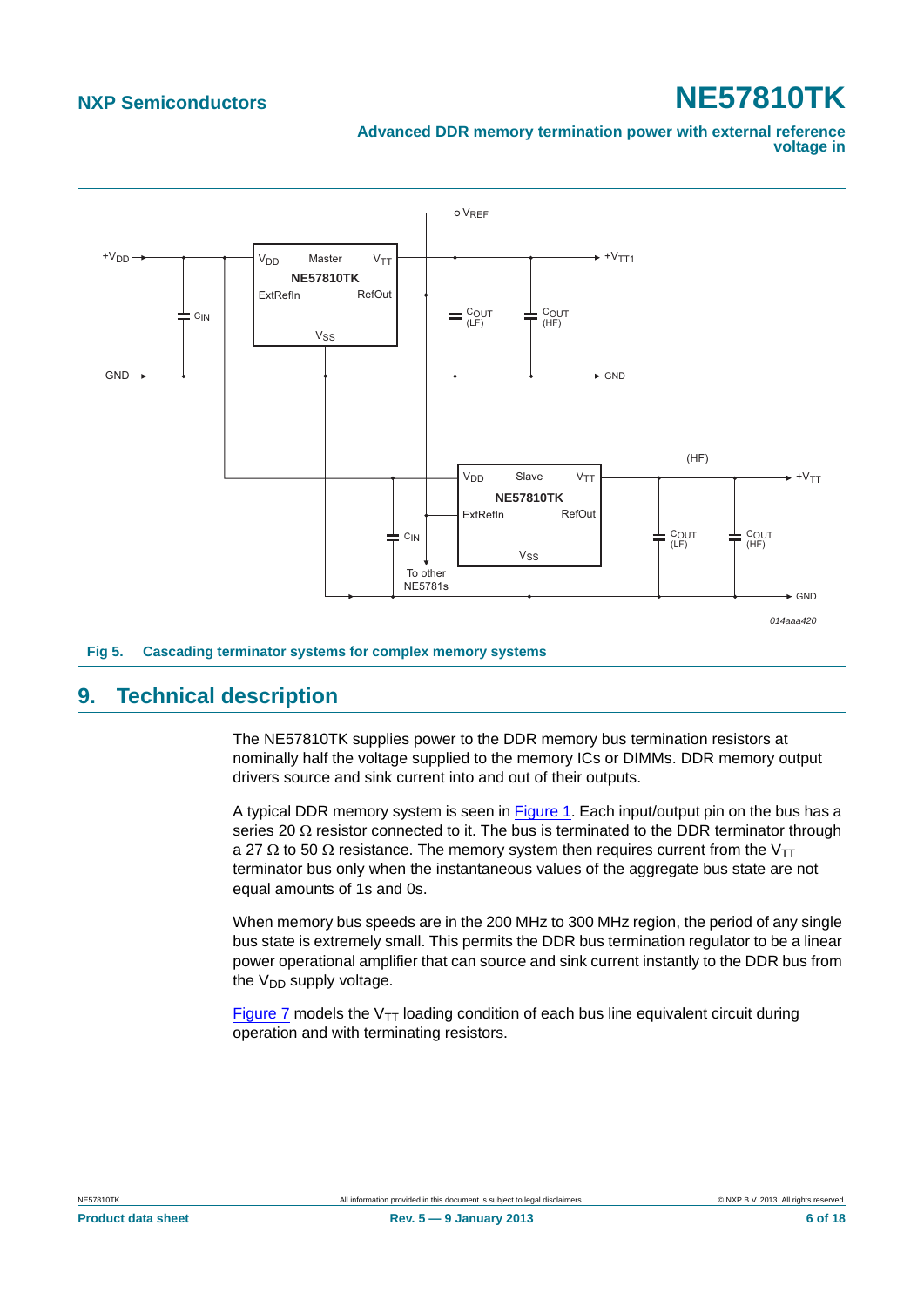**Advanced DDR memory termination power with external reference voltage in**



<span id="page-6-1"></span><span id="page-6-0"></span>This yields the worst case current loading [Equation 1:](#page-6-1)

$$
I_{\text{O(max)}} = \frac{N_{DDR}V_{DD}}{2(R_T + R_S)}\tag{1}
$$

Where:

- N<sub>DDR</sub> is the total number of terminated control, address and data lines within the DDR memory system. (typically 192).
- $R_T$  is the value of the terminating resistors.
- $R<sub>S</sub>$  is the value of the series resistors from the active output driver.

Hence the worst case current loading condition, where there are either all 1s or all 0s for an instant, and R<sub>T</sub> is 27  $\Omega$  and R<sub>S</sub> is 20  $\Omega$ , produces an instantaneous output current of either  $+3.5$  A or  $-3.5$  A.

### <span id="page-6-3"></span>**10. Thermal design**

Designing the proper thermal system for the NE57810TK is important for its reliable operation. The NE57810TK will be operating at an average power level less than the maximum rating of the part. In a typical DDR terminator system the average power dissipation is between 0.8 W and 1.5 W.

The termination power will vary as the average number of 1s and 0s changes during normal operation of the DDR memory. The load current will assume a new value for each bus cycle at a 266 MHz rate, and will increase and decrease as the statistical average of bus states change.

The terminator heat sink must be designed to accommodate the average power as a steady state condition and be able to withstand momentary periods of increased dissipation, typically 2 seconds to 5 seconds duration. For the typical NE57810TK application, the power dissipated by the terminator can be calculated by [Equation 2](#page-6-2):

<span id="page-6-2"></span>
$$
P_D = I_{DD} \times V_{TT} W
$$

(2)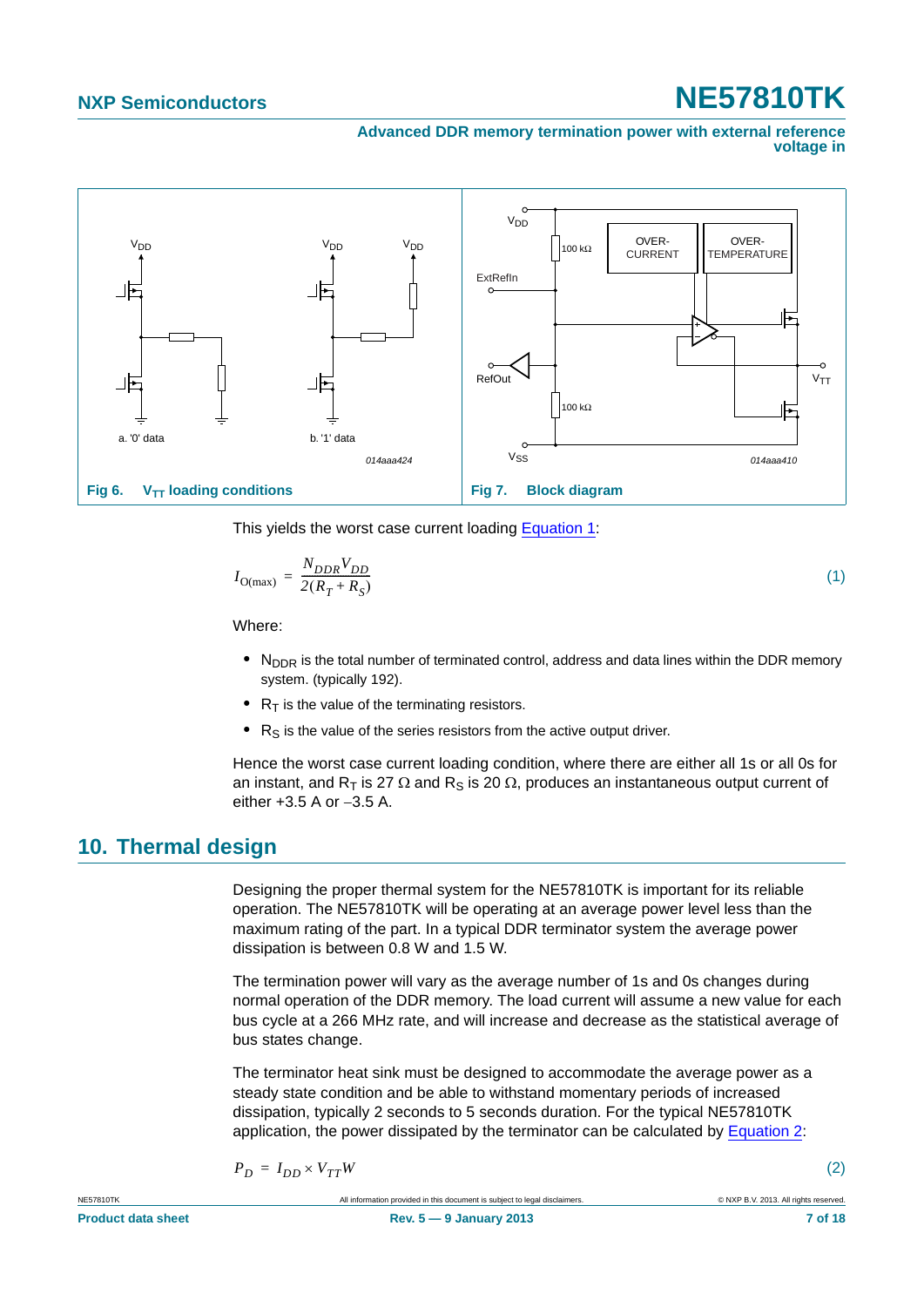The thermal resistance of a surface mount package is given as  $R_{th(i-a)}$ , the thermal resistance from the junction to air. JESD51-7 specifies a 4-layer multilayer PCB (2 oz/1 oz/1 oz/2 oz copper) that is 4 inches on each side.

This is probably the best (or lowest) thermal resistance you will see in any application. Most applications cannot afford the PCB area to create this situation, but the thermal performance of a multilayer PCB will still provide a significant heatsinking effect. The actual thermal resistance will be higher than the 18.7  $\degree$ C/W given for the 4-layer JEDEC PCB.

[Figure 8](#page-7-0) shows the thermal resistance you can expect for heatsinking PCB areas less than the JEDEC specification. The graph is for a 2 oz single-sided PCB with a square area of the side dimension as given on the X-axis. If you use a double-sided PCB with some plated-through holes to help transfer heat to the bottom side, the thermal resistance only improves by about  $3^{\circ}$ C/W to  $4^{\circ}$ C/W.



<span id="page-7-0"></span>After the power is estimated, the minimum PCB area can be determined by calculating the worst case thermal resistance and, based on [Figure 8,](#page-7-0) determine the PCB area. This is done by [Equation 3](#page-7-1):

<span id="page-7-1"></span>
$$
R_{\rm qJA(min)} = \frac{T_j - T_{amb}}{P_D} \tag{3}
$$

Where:

- T<sub>i</sub> is the maximum desired junction temperature.
- **•** Tamb is the highest expected local ambient temperature.
- P<sub>D</sub> is the estimated average power

The junction temperature should be kept well away from the overtemperature cut-off threshold temperature  $(+150 \degree C)$  in normal operation. Using the above power dissipation, the highest ambient temperature and a junction temperature of  $+125$  °C, calculate the maximum thermal resistance using [Equation 4,](#page-7-2) (1.5 W is used only as an example).

<span id="page-7-2"></span>
$$
R_{\text{th}((j-a)(\min))} = \frac{125^{\circ}C - 70^{\circ}C}{1.5W} = 36.6^{\circ}C/W
$$
 (4)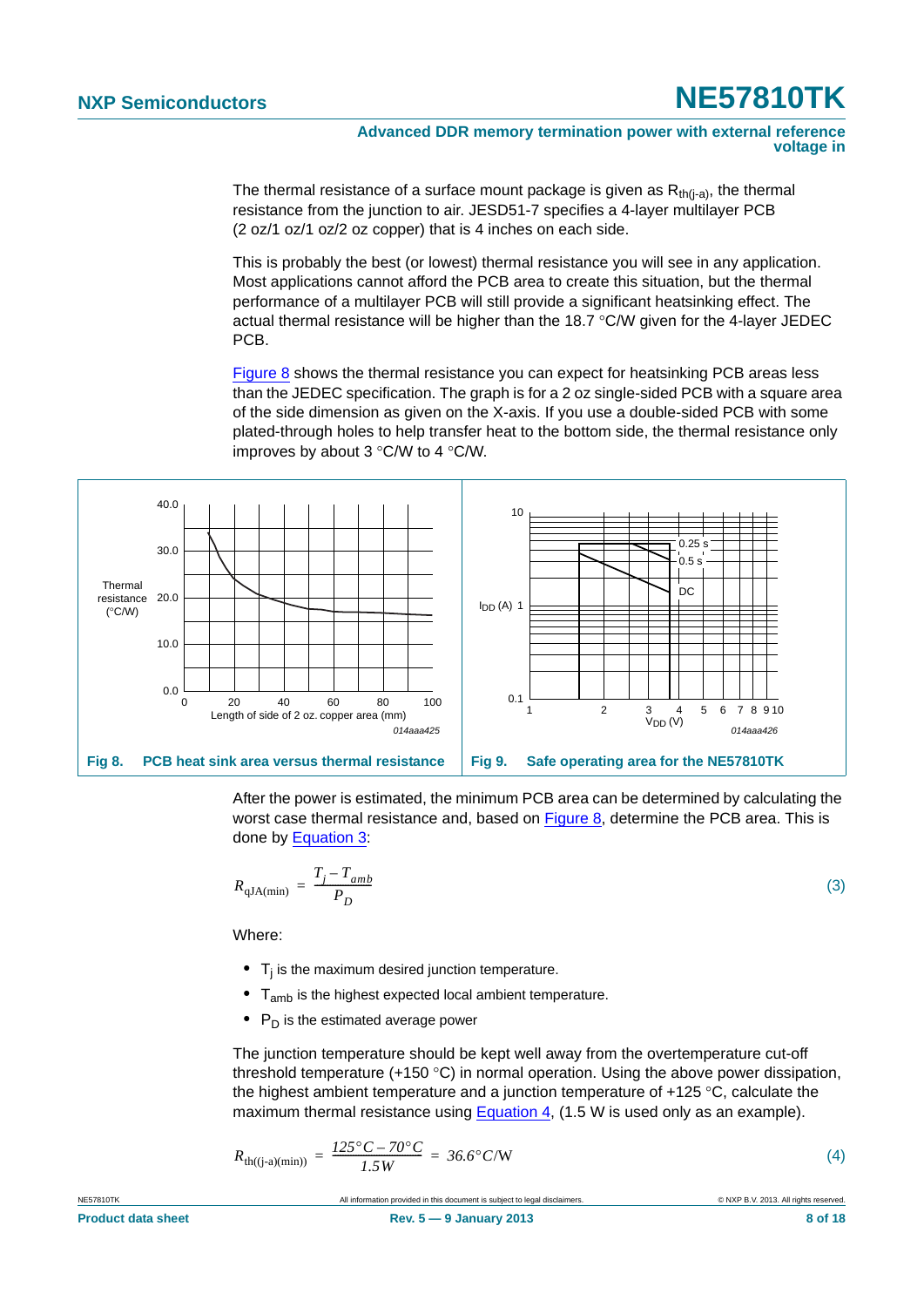Looking at [Figure 8,](#page-7-0) you see that this power dissipation requires a minimum PCB island area of 225 mm2 (15 mm on each side). This is the smallest area you could use at this power dissipation. Of course, increasing this area will allow the NE57810TK to operate at cooler temperatures, thus enhancing its long-term reliability.

### <span id="page-8-1"></span>**11. Limiting values**

| Table 3.                    | <b>Limiting values</b><br>In accordance with the Absolute Maximum Rating System (IEC 60134). |                                            |     |                          |            |      |
|-----------------------------|----------------------------------------------------------------------------------------------|--------------------------------------------|-----|--------------------------|------------|------|
| <b>Symbol</b>               | <b>Parameter</b>                                                                             | <b>Conditions</b>                          |     | Min                      | <b>Max</b> | Unit |
| V <sub>DD</sub>             | supply voltage                                                                               | V <sub>DD</sub> to V <sub>SS</sub> voltage |     | $-0.3$                   | $+3.6$     | V    |
| $\mathsf{T}_{\mathsf{amb}}$ | ambient temperature                                                                          |                                            |     | 0                        | $+70$      | °C   |
| $T_{\text{stg}}$            | storage temperature                                                                          |                                            |     | $-40$                    | $+165$     | °C   |
| Ti                          | junction temperature                                                                         |                                            |     | $\overline{\phantom{0}}$ | 160        | °C   |
| $P_D$                       | power dissipation                                                                            |                                            | [1] | ۰                        | 3.3        | W    |

<span id="page-8-0"></span>[1] Tested on a minimum footprint on a four-layer PCB per JEDEC specification JESD51-7

### <span id="page-8-2"></span>**12. Thermal characteristics**

| Table 4.      | <b>Thermal characteristics</b>                 |                   |      |      |
|---------------|------------------------------------------------|-------------------|------|------|
| <b>Symbol</b> | <b>Parameter</b>                               | <b>Conditions</b> | Tvp  | Unit |
| $R_{th(i-a)}$ | thermal resistance from junction<br>to ambient |                   | 18.7 | K/W  |

### <span id="page-8-3"></span>**13. Characteristics**

#### **Table 5. Characteristics**

 $T_{amb} = 0$  °C to +70 °C,  $V_{DD} = 2.5$  V;  $I_{TT} = -3.5$  A to +3.5 A, unless otherwise specified.

| <b>Symbol</b>                | <b>Parameter</b>        | <b>Conditions</b>                               |               | <b>Min</b>               | <b>Typ</b> | <b>Max</b>               | <b>Unit</b> |
|------------------------------|-------------------------|-------------------------------------------------|---------------|--------------------------|------------|--------------------------|-------------|
| $V_{TT}$                     | output voltage          | ExtRefIn not connected                          |               | $\overline{\phantom{a}}$ | $V_{DD}/2$ | $\overline{\phantom{a}}$ | V           |
| V <sub>ACC</sub>             | output voltage accuracy |                                                 |               | $11 - 15$                |            | $+15$                    | mV          |
| <b>V<sub>DD</sub></b>        | supply voltage          |                                                 |               | 1.6                      |            | 3.6                      | V           |
| $I_{\mathsf{Q}}$             | supply current          | $I_{TT} = 0$ A                                  |               | ۰                        | 14         | 30                       | mA          |
| $I_{TT}$                     | output current          | 2.5 V $\leq$ V <sub>DD</sub> $\leq$ 3.6 V       |               | $-3.5$                   |            | $+3.5$                   | A           |
|                              |                         | $V_{DD} = 1.6 V$                                |               | $-2.5$                   |            | $+2.5$                   | A           |
| $\Delta V$ <sub>TT</sub>     | load regulation         | $I_{TT} = \pm 1.0 A$                            |               |                          | $\pm 6$    | $\blacksquare$           | mV          |
|                              |                         | $I_{TT} = \pm 3.5 A$                            |               | $-18$                    |            | $+18$                    | mV          |
| $C_{LOAD}$                   | load capacitance        | stable operation                                | $\boxed{2}$ - |                          | 100        | ۰                        | $\mu$ F     |
| <b>External reference in</b> |                         |                                                 |               |                          |            |                          |             |
| $V_{\mathsf{TT}}$            | output voltage swing    |                                                 |               | 0.8                      |            | $V_{DD}$ – 0.8           | $\vee$      |
| $R_{in (ExtRefln)}$          | input impedance         |                                                 |               | 35                       | 50         |                          | $k\Omega$   |
|                              | output voltage accuracy | $I_{TT} = 0 A$                                  |               | $\frac{3}{2}$ -15        |            | $+15$                    | mV          |
|                              | line regulation         | ExtRefln = $1.25$ V;<br>$V_{DD} = 2.25 - 3.6 V$ |               | $-6$                     |            | $+6$                     | mV          |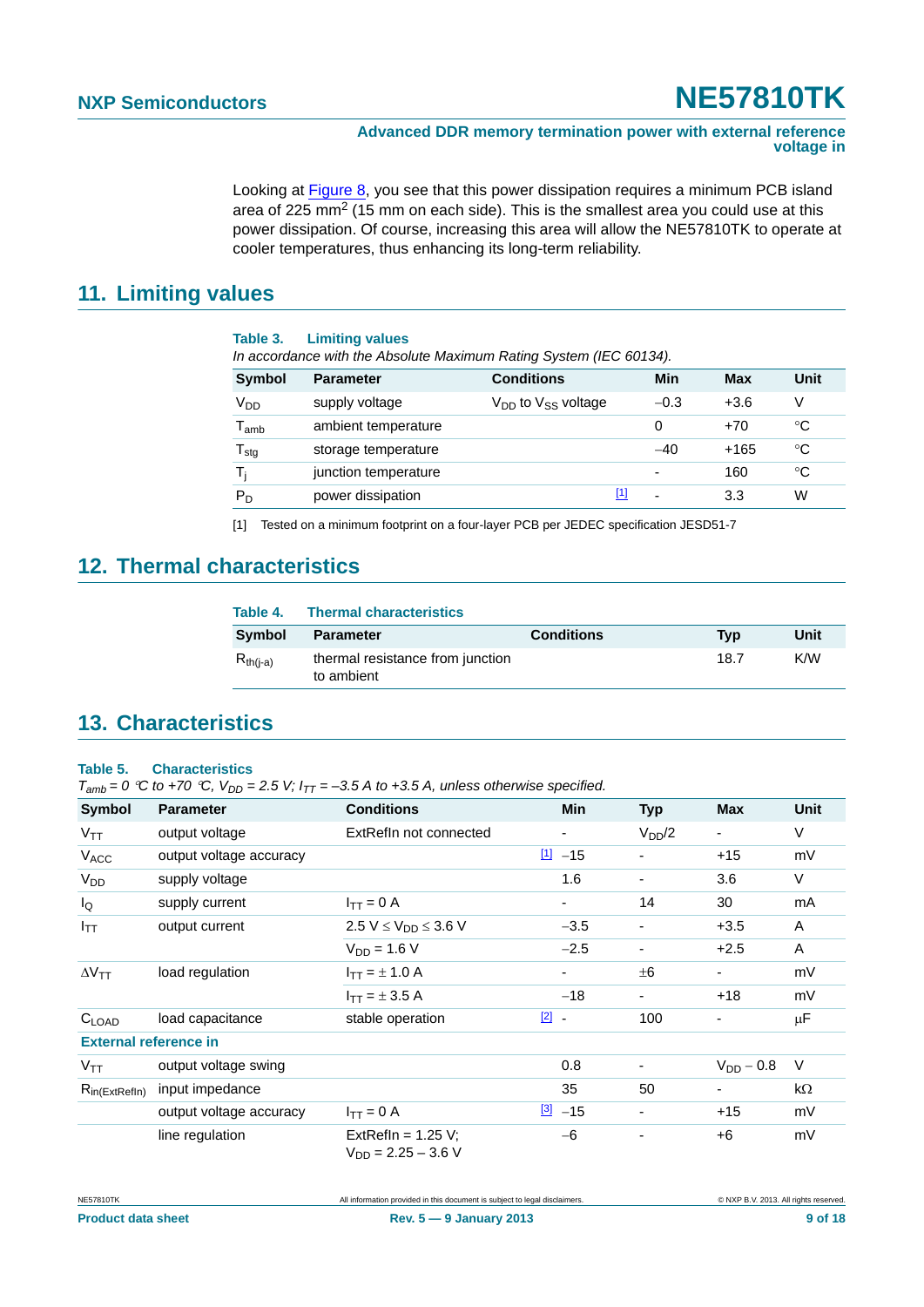#### **Table 5. Characteristics** *…continued*

 $T_{amb} = 0$  °C to +70 °C,  $V_{DD} = 2.5$  V;  $I_{TT} = -3.5$  A to +3.5 A, unless otherwise specified.

| <b>Symbol</b>        | <b>Parameter</b>                   | <b>Conditions</b>                  | <b>Min</b>               | <b>Typ</b> | <b>Max</b>               | <b>Unit</b> |
|----------------------|------------------------------------|------------------------------------|--------------------------|------------|--------------------------|-------------|
| <b>Reference out</b> |                                    |                                    |                          |            |                          |             |
| RefOut               | voltage reference out              | IrefOut = $0$ A;<br>source or sink | $\frac{[4]}{[4]}$ -15    | ExtRefln   | $+15$                    | mV          |
| IrefOut              | reference out current max          |                                    | 2.2                      | 3          | ۰                        | mA          |
| $C_{LOAD}$           | load capacitance                   | stable operation                   | 0.1                      | ٠          | $\overline{\phantom{a}}$ | $\mu$ F     |
| <b>Power stage</b>   |                                    |                                    |                          |            |                          |             |
| $I_{\text{llim}}$    | current limit                      |                                    | 3.6                      | 4.5        | 6.5                      | A           |
| $T_{\text{lim}}$     | temperature shutdown               |                                    | ٠                        | 150        | $\overline{\phantom{a}}$ | $^{\circ}C$ |
|                      | temperature shutdown<br>hysteresis |                                    | $\overline{\phantom{0}}$ | 20         | ٠                        | $^{\circ}C$ |

<span id="page-9-0"></span>[1]  $V_{ACC} = V_{TT} - V_{DD}/2$ .

<span id="page-9-1"></span>[2] Ceramic capacitors only. Low ESR electrolytic capacitors are not necessary.

<span id="page-9-2"></span>[3] Voltage accuracy refers to voltage at ExtRefIn pin.

<span id="page-9-3"></span>[4] RefOut voltage referenced to 0.5  $V_{DD}$  if ExtRefIn is not connected.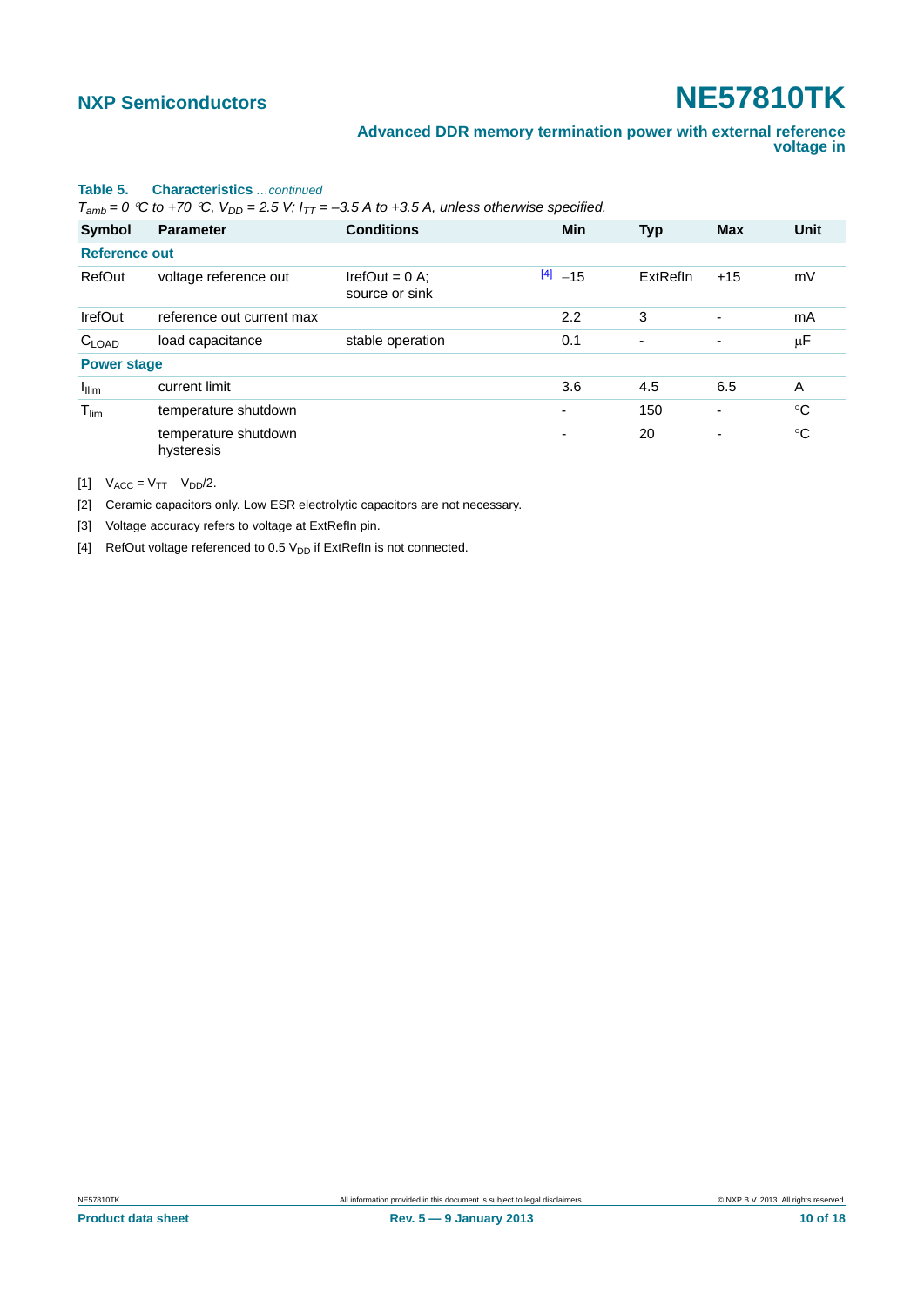### <span id="page-10-1"></span>**14. Typical performance curves**

<span id="page-10-0"></span>

[Figure 10](#page-10-0) through [Figure 14](#page-11-0) show the typical performance curves for the NE57810TK.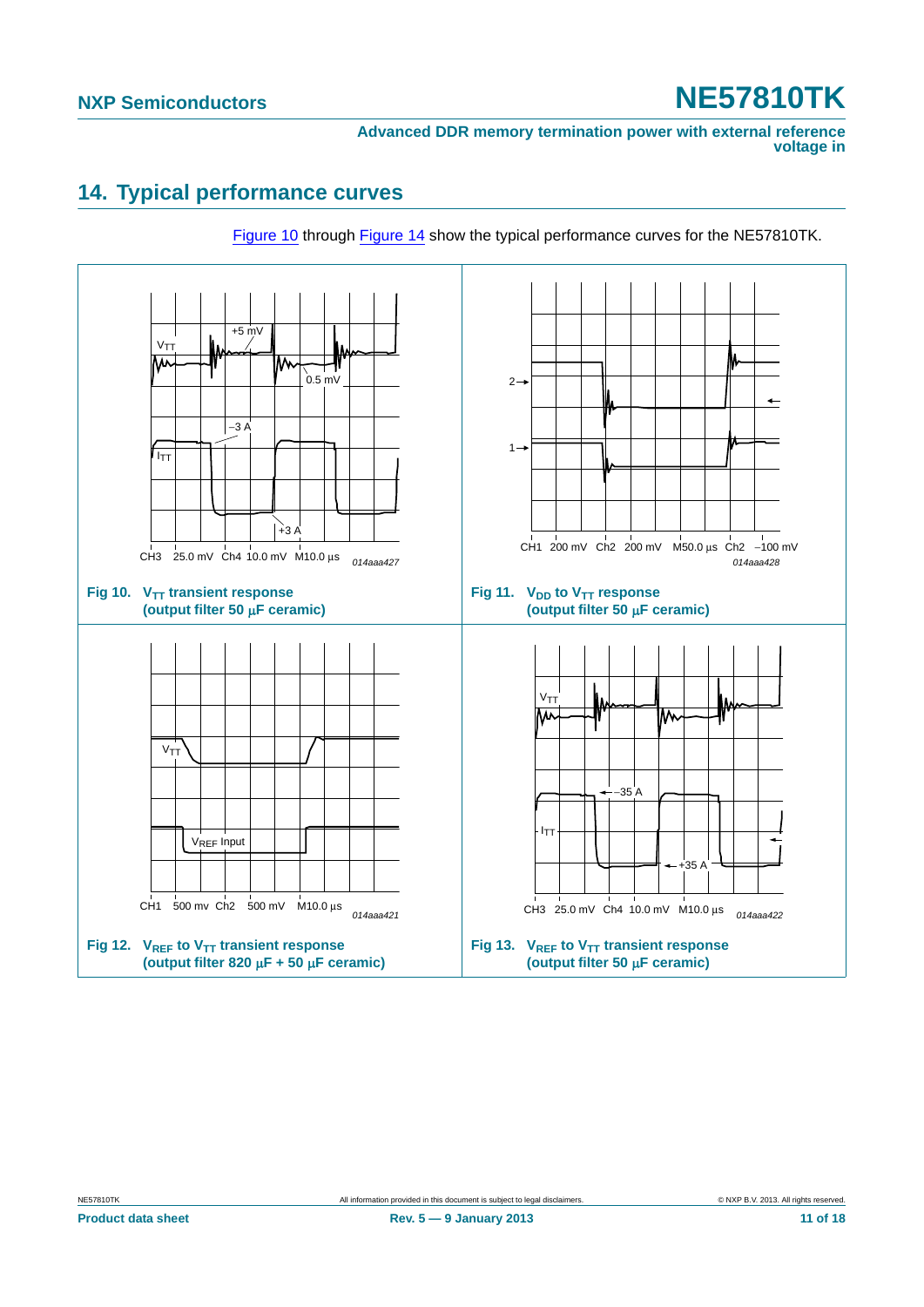#### **Advanced DDR memory termination power with external reference voltage in**

<span id="page-11-0"></span>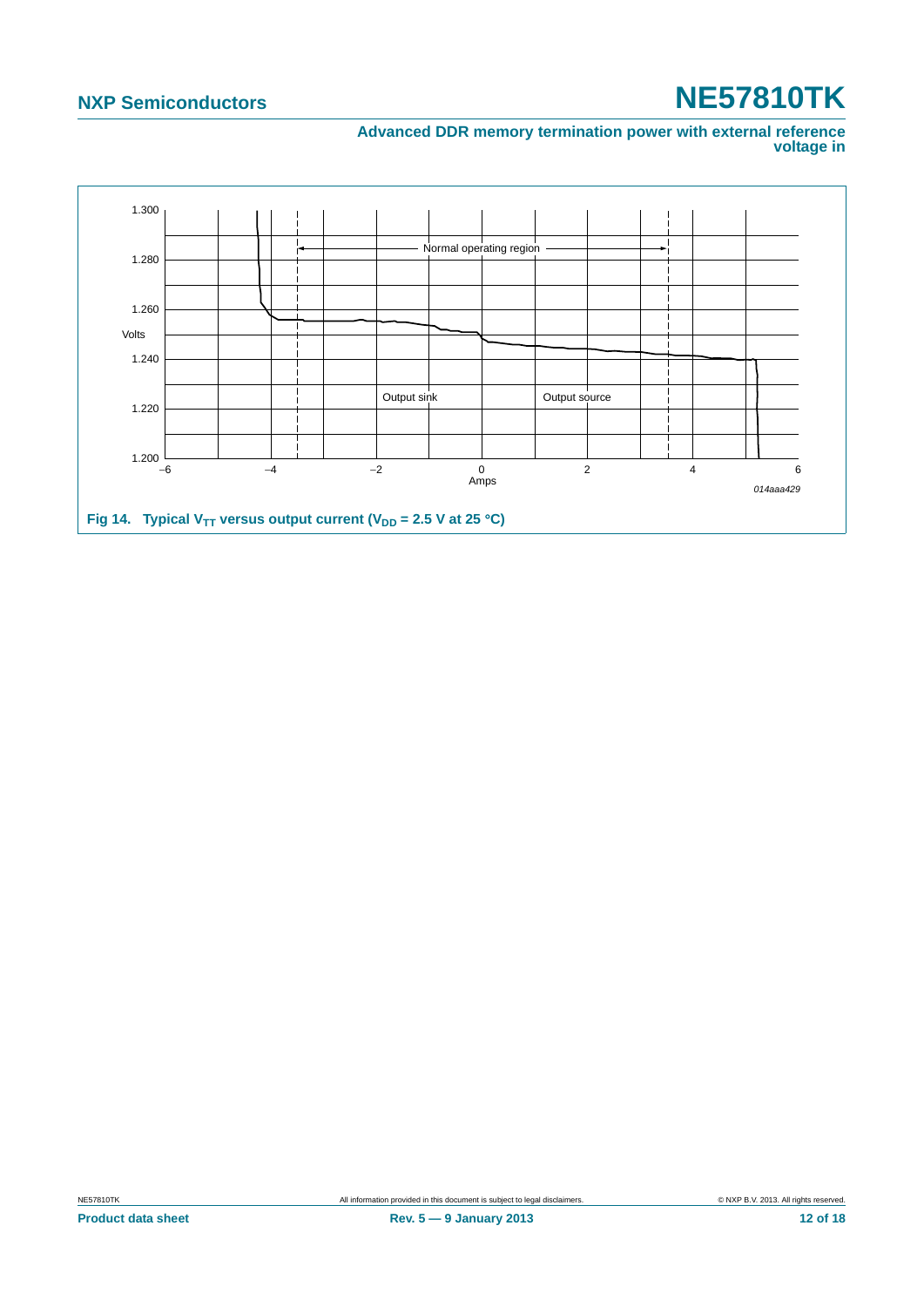# <span id="page-12-3"></span>**15. Test information**



<span id="page-12-2"></span><span id="page-12-1"></span><span id="page-12-0"></span>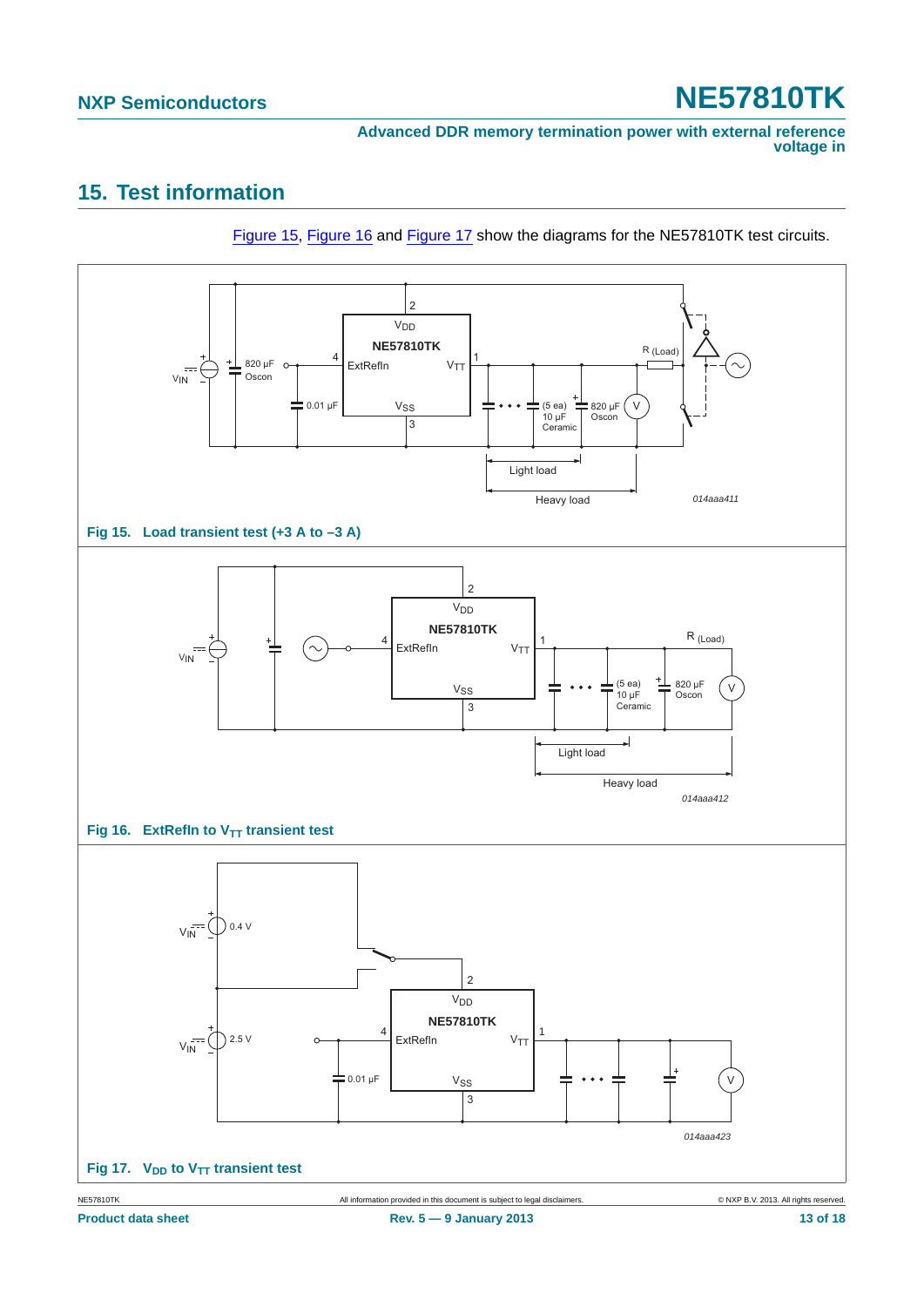## <span id="page-13-1"></span>**16. Package outline**



#### <span id="page-13-0"></span>**Fig 18. Package outline SOT1325-1 (HVSON10)**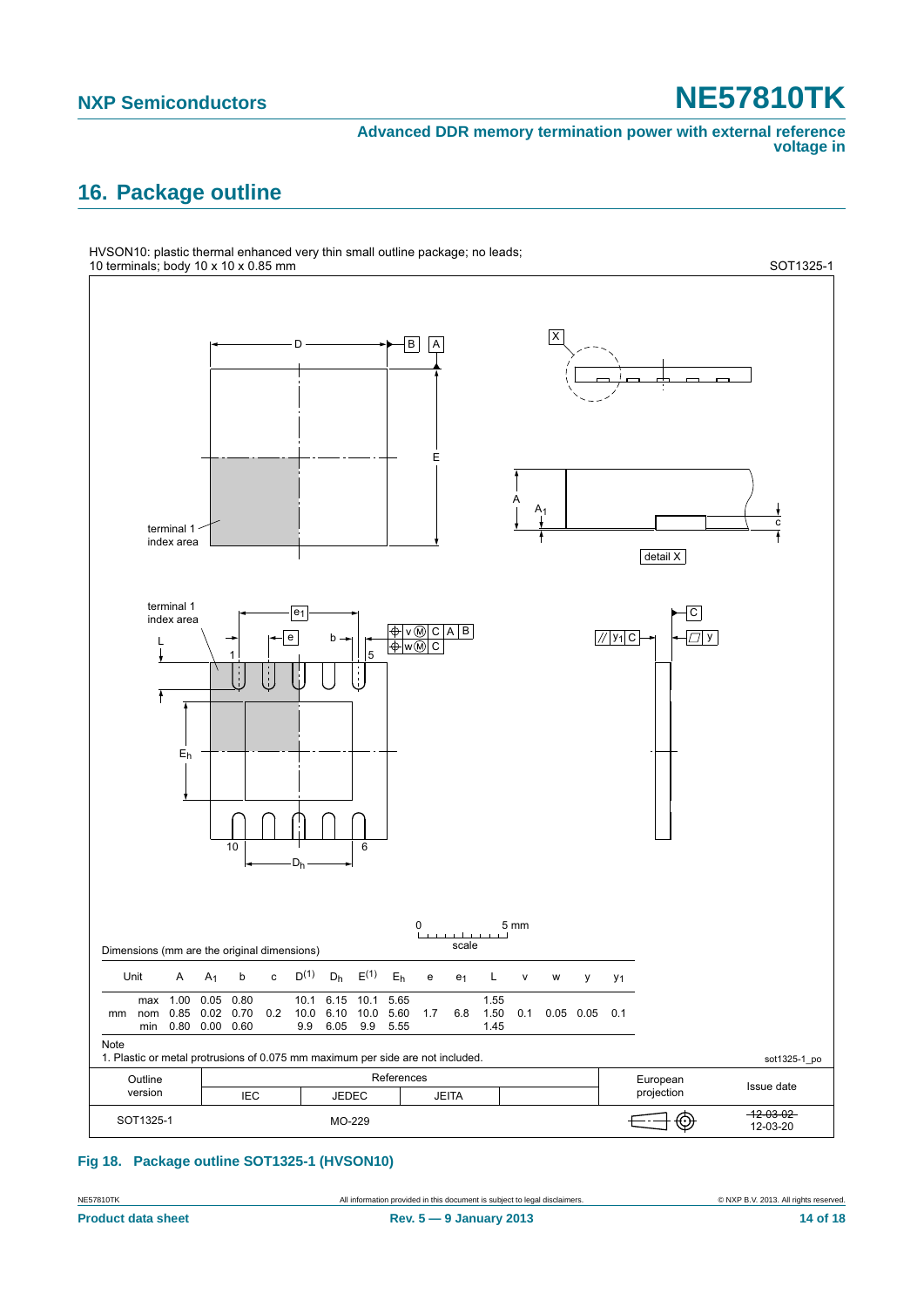# <span id="page-14-0"></span>**17. Revision history**

| Table 6.<br><b>Revision history</b> |                                                                          |                                                                                                                        |                      |                   |  |  |
|-------------------------------------|--------------------------------------------------------------------------|------------------------------------------------------------------------------------------------------------------------|----------------------|-------------------|--|--|
| Document ID                         | Release date                                                             | Data sheet status                                                                                                      | <b>Change notice</b> | <b>Supersedes</b> |  |  |
| NE57810TK v.5                       | 20130109                                                                 | Product data sheet                                                                                                     | ٠                    | NE57810 v.4       |  |  |
| Modifications:                      |                                                                          | The format of this data sheet has been redesigned to comply with the new identity<br>quidelines of NXP Semiconductors. |                      |                   |  |  |
|                                     | Legal texts have been adapted to the new company name where appropriate. |                                                                                                                        |                      |                   |  |  |
|                                     | Package changed from SOT756 to SOT1325-1.                                |                                                                                                                        |                      |                   |  |  |
|                                     | Section 7 "Pinning information" has been updated.                        |                                                                                                                        |                      |                   |  |  |
|                                     | Table 1 "Ordering information" has been updated                          |                                                                                                                        |                      |                   |  |  |
|                                     |                                                                          | Figure 18 "Package outline SOT1325-1 (HVSON10)" has been updated.                                                      |                      |                   |  |  |
| NE57810 v.4                         | 20081124                                                                 | Product data sheet                                                                                                     |                      | NE57810 v.3       |  |  |
| NE57810 v.3                         | 20080702                                                                 | Product data sheet                                                                                                     | ٠                    | NE57810 v.2       |  |  |
| NE57810 v.2                         | 20030912                                                                 | Product data sheet                                                                                                     | ٠                    | NE57810 v.1       |  |  |
| NE57810 v.1                         | 20020716                                                                 | Product data sheet                                                                                                     | ٠                    |                   |  |  |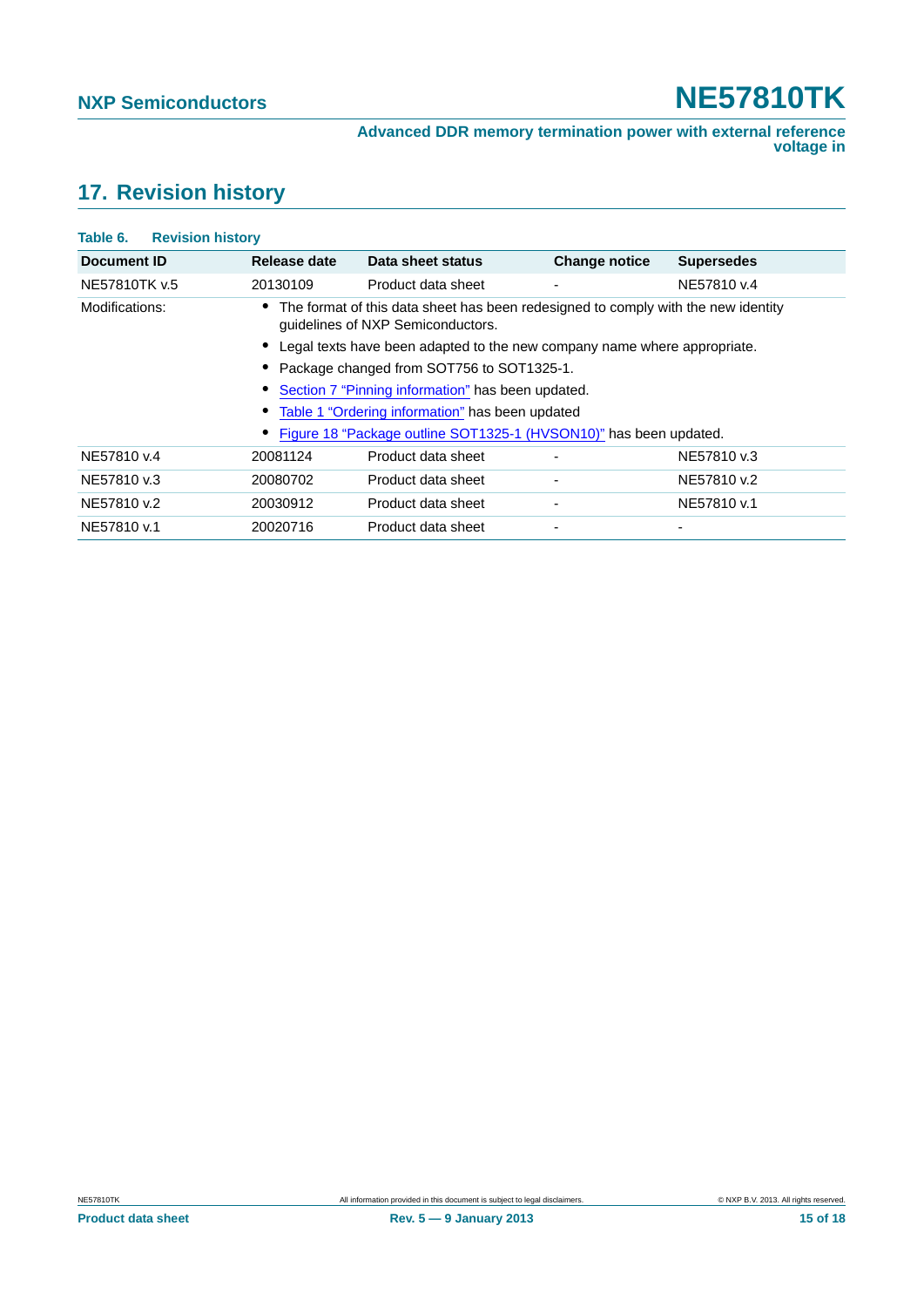# <span id="page-15-0"></span>**18. Legal information**

### <span id="page-15-1"></span>**18.1 Data sheet status**

| Document status[1][2]          | Product status <sup>[3]</sup> | <b>Definition</b>                                                                     |
|--------------------------------|-------------------------------|---------------------------------------------------------------------------------------|
| Objective [short] data sheet   | Development                   | This document contains data from the objective specification for product development. |
| Preliminary [short] data sheet | Qualification                 | This document contains data from the preliminary specification.                       |
| Product [short] data sheet     | Production                    | This document contains the product specification.                                     |

[1] Please consult the most recently issued document before initiating or completing a design.

[2] The term 'short data sheet' is explained in section "Definitions".

[3] The product status of device(s) described in this document may have changed since this document was published and may differ in case of multiple devices. The latest product status information is available on the Internet at URL <http://www.nxp.com>.

### <span id="page-15-2"></span>**18.2 Definitions**

**Draft —** The document is a draft version only. The content is still under internal review and subject to formal approval, which may result in modifications or additions. NXP Semiconductors does not give any representations or warranties as to the accuracy or completeness of information included herein and shall have no liability for the consequences of use of such information.

**Short data sheet —** A short data sheet is an extract from a full data sheet with the same product type number(s) and title. A short data sheet is intended for quick reference only and should not be relied upon to contain detailed and full information. For detailed and full information see the relevant full data sheet, which is available on request via the local NXP Semiconductors sales office. In case of any inconsistency or conflict with the short data sheet, the full data sheet shall prevail.

**Product specification —** The information and data provided in a Product data sheet shall define the specification of the product as agreed between NXP Semiconductors and its customer, unless NXP Semiconductors and customer have explicitly agreed otherwise in writing. In no event however, shall an agreement be valid in which the NXP Semiconductors product is deemed to offer functions and qualities beyond those described in the Product data sheet.

### <span id="page-15-3"></span>**18.3 Disclaimers**

**Limited warranty and liability —** Information in this document is believed to be accurate and reliable. However, NXP Semiconductors does not give any representations or warranties, expressed or implied, as to the accuracy or completeness of such information and shall have no liability for the consequences of use of such information. NXP Semiconductors takes no responsibility for the content in this document if provided by an information source outside of NXP Semiconductors.

In no event shall NXP Semiconductors be liable for any indirect, incidental, punitive, special or consequential damages (including - without limitation - lost profits, lost savings, business interruption, costs related to the removal or replacement of any products or rework charges) whether or not such damages are based on tort (including negligence), warranty, breach of contract or any other legal theory.

Notwithstanding any damages that customer might incur for any reason whatsoever, NXP Semiconductors' aggregate and cumulative liability towards customer for the products described herein shall be limited in accordance with the *Terms and conditions of commercial sale* of NXP Semiconductors.

**Right to make changes —** NXP Semiconductors reserves the right to make changes to information published in this document, including without limitation specifications and product descriptions, at any time and without notice. This document supersedes and replaces all information supplied prior to the publication hereof.

**Suitability for use —** NXP Semiconductors products are not designed, authorized or warranted to be suitable for use in life support, life-critical or safety-critical systems or equipment, nor in applications where failure or malfunction of an NXP Semiconductors product can reasonably be expected to result in personal injury, death or severe property or environmental damage. NXP Semiconductors and its suppliers accept no liability for inclusion and/or use of NXP Semiconductors products in such equipment or applications and therefore such inclusion and/or use is at the customer's own risk.

**Applications —** Applications that are described herein for any of these products are for illustrative purposes only. NXP Semiconductors makes no representation or warranty that such applications will be suitable for the specified use without further testing or modification.

Customers are responsible for the design and operation of their applications and products using NXP Semiconductors products, and NXP Semiconductors accepts no liability for any assistance with applications or customer product design. It is customer's sole responsibility to determine whether the NXP Semiconductors product is suitable and fit for the customer's applications and products planned, as well as for the planned application and use of customer's third party customer(s). Customers should provide appropriate design and operating safeguards to minimize the risks associated with their applications and products.

NXP Semiconductors does not accept any liability related to any default, damage, costs or problem which is based on any weakness or default in the customer's applications or products, or the application or use by customer's third party customer(s). Customer is responsible for doing all necessary testing for the customer's applications and products using NXP Semiconductors products in order to avoid a default of the applications and the products or of the application or use by customer's third party customer(s). NXP does not accept any liability in this respect.

**Limiting values —** Stress above one or more limiting values (as defined in the Absolute Maximum Ratings System of IEC 60134) will cause permanent damage to the device. Limiting values are stress ratings only and (proper) operation of the device at these or any other conditions above those given in the Recommended operating conditions section (if present) or the Characteristics sections of this document is not warranted. Constant or repeated exposure to limiting values will permanently and irreversibly affect the quality and reliability of the device.

**Terms and conditions of commercial sale —** NXP Semiconductors products are sold subject to the general terms and conditions of commercial sale, as published at<http://www.nxp.com/profile/terms>, unless otherwise agreed in a valid written individual agreement. In case an individual agreement is concluded only the terms and conditions of the respective agreement shall apply. NXP Semiconductors hereby expressly objects to applying the customer's general terms and conditions with regard to the purchase of NXP Semiconductors products by customer.

**No offer to sell or license —** Nothing in this document may be interpreted or construed as an offer to sell products that is open for acceptance or the grant, conveyance or implication of any license under any copyrights, patents or other industrial or intellectual property rights.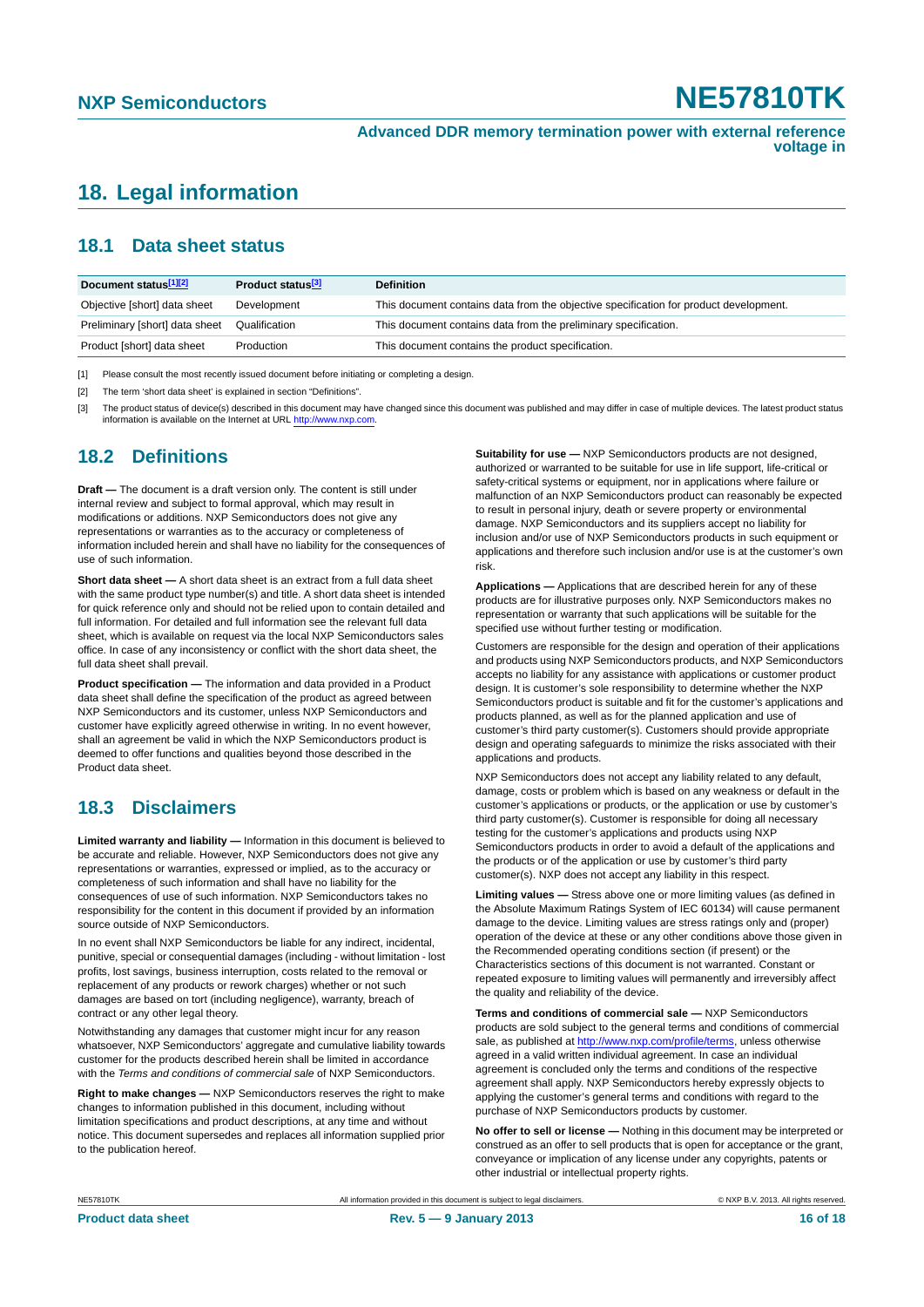#### **Advanced DDR memory termination power with external reference voltage in**

**Export control —** This document as well as the item(s) described herein may be subject to export control regulations. Export might require a prior authorization from competent authorities.

**Non-automotive qualified products —** Unless this data sheet expressly states that this specific NXP Semiconductors product is automotive qualified, the product is not suitable for automotive use. It is neither qualified nor tested in accordance with automotive testing or application requirements. NXP Semiconductors accepts no liability for inclusion and/or use of non-automotive qualified products in automotive equipment or applications.

In the event that customer uses the product for design-in and use in automotive applications to automotive specifications and standards, customer (a) shall use the product without NXP Semiconductors' warranty of the product for such automotive applications, use and specifications, and (b) whenever customer uses the product for automotive applications beyond

## <span id="page-16-1"></span>**19. Contact information**

NXP Semiconductors' specifications such use shall be solely at customer's own risk, and (c) customer fully indemnifies NXP Semiconductors for any liability, damages or failed product claims resulting from customer design and use of the product for automotive applications beyond NXP Semiconductors' standard warranty and NXP Semiconductors' product specifications.

**Translations —** A non-English (translated) version of a document is for reference only. The English version shall prevail in case of any discrepancy between the translated and English versions.

### <span id="page-16-0"></span>**18.4 Trademarks**

Notice: All referenced brands, product names, service names and trademarks are the property of their respective owners.

For more information, please visit: **http://www.nxp.com**

For sales office addresses, please send an email to: **salesaddresses@nxp.com**